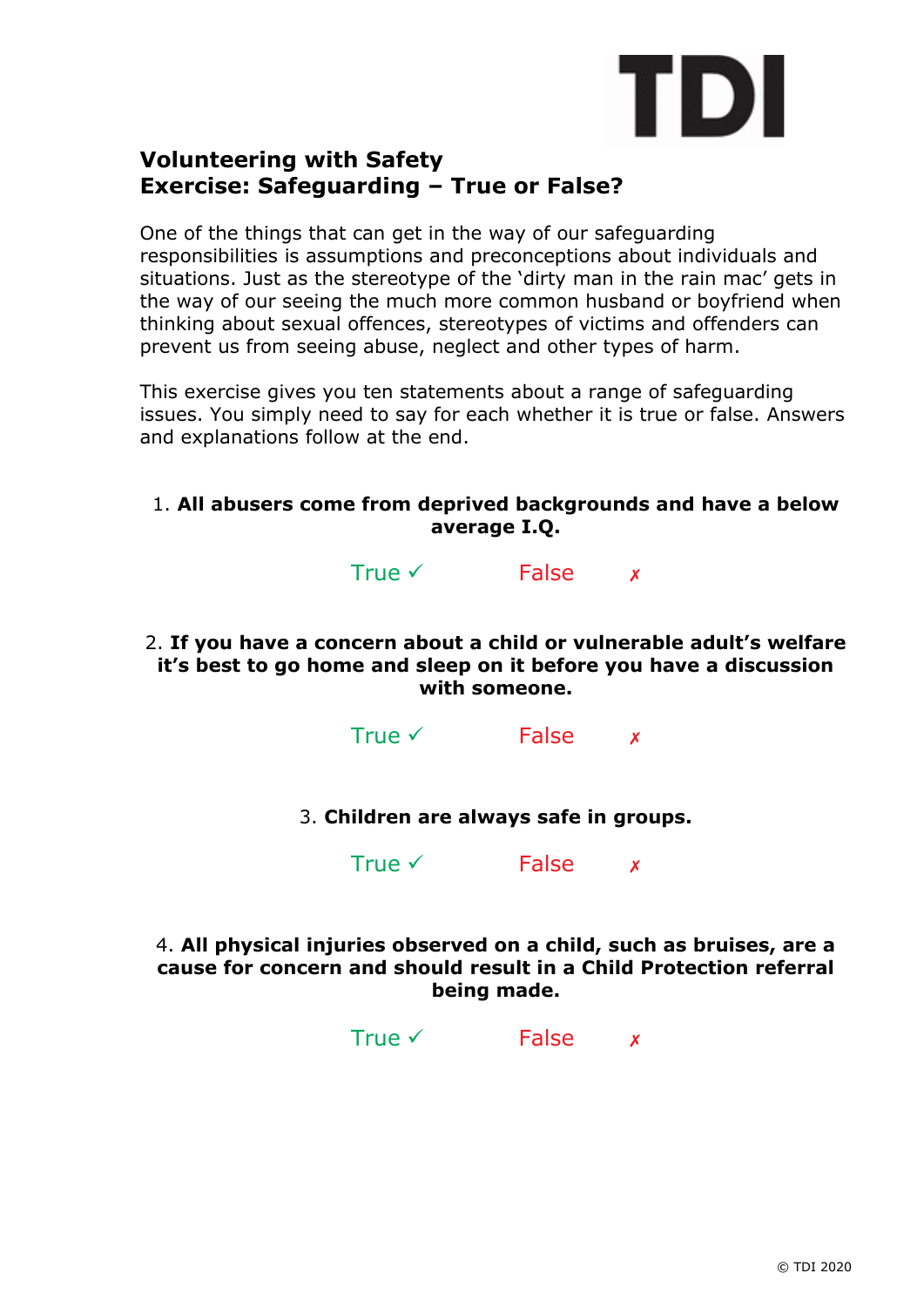

5. **Children and adults often make things up (e.g. that they have been abused) so we must take what they say with a 'pinch of salt' and think about their ulterior motives.**

True  $\checkmark$  False  $\checkmark$ 

6. **Most children about whom a Child Protection referral is made will end up being removed from their parents.**

| True $\checkmark$ | False |  |
|-------------------|-------|--|
|-------------------|-------|--|

7. **It is ok for adults to use violence to chastise children and each other.**

True  $\checkmark$  False  $\checkmark$ 

8. **In some cultures what we think of as abuse is acceptable.**

True  $\checkmark$  False  $\checkmark$ 

9. **If you talk to the appropriate (Designated) person at work about concerns that you have and don't feel you have been listened to or taken seriously it's best to just leave it.**

True  $\checkmark$  False  $\checkmark$ 

10. **If you have concerns about a colleague's conduct it's ok to have a quiet word with them and say no more about it.**

True  $\checkmark$  False  $\checkmark$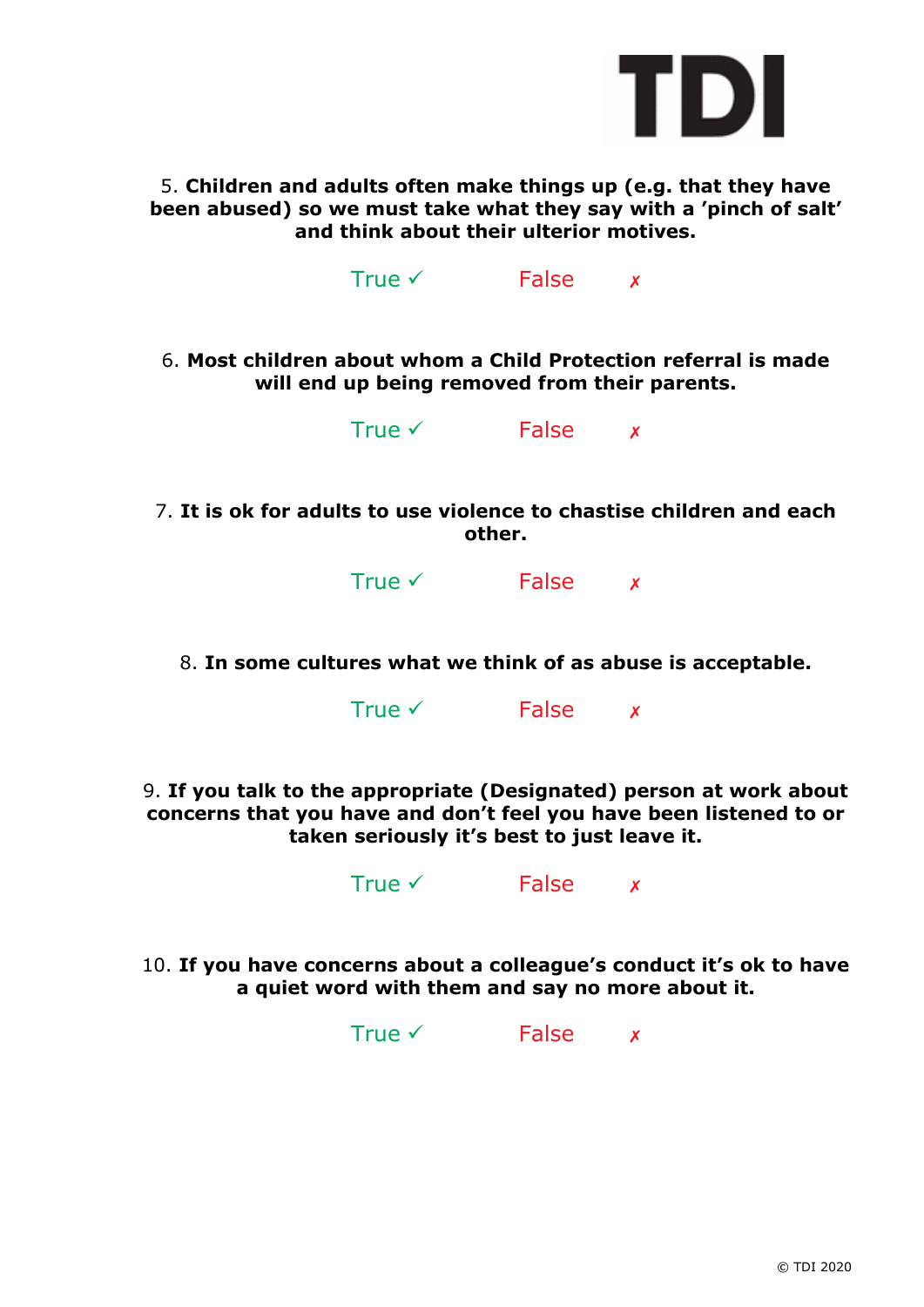

# **Answers**

# 1. **All abusers come from deprived backgrounds and have a below average I.Q.**

False. Abusers come from a wide range of social backgrounds and may well be married, well-liked and well-respected members of a community (e.g., youth leaders, social workers, and teachers). A key feature is often their ready access to victims at home, work or through volunteering. Abusers have a range of I.Q. ability and come from a range of intellectual backgrounds. However, the additional stresses caused by poverty, social exclusion, poor housing and unemployment can contribute to the abuse of others (i.e., can make parents vulnerable or compromise their parenting) and so are things we should be aware of when thinking about the vulnerability of our clients.

# 2. **If you have a concern about a child or vulnerable adult's welfare it's best to go home and sleep on it before you have a discussion with someone.**

False. It is crucial that information is shared with the appropriate person in your organisation as soon as possible. They will offer advice and make the necessary decision regarding what needs to happen next.

# 3. **Children are always safe in groups.**

False. It is often true that groups increase safety, but children can be abused or groomed even when in a group. Peer groups of older children can be the sites for abuse, which can be facilitated by electronic communication devices. It is important to talk to children about their experiences and activities.

## 4. **All physical injuries observed on a child, such as bruises, are a cause for concern and should result in a safeguarding referral being made.**

False. Children do sustain accidental injuries. How worried we should be depends on the age of the child (are they walking independently?), on what injuries they have, where they are and how often they occur. Remember, we are not just worried about violence between parents and children, but also injuries caused by neglect. If you are concerned or uncomfortable with what you see or are told you should have an immediate discussion with your organisation's safeguarding lead.

#### 5. **Children and adults often make things up (e.g., that they have been abused) so we must take what they say with a 'pinch of salt' and think about their ulterior motives.**

False. In children, 'made up' stories can be due to displacement (something else needs to be addressed in the child's life) or misinterpretation (the adult fails to recognise there is a concern) but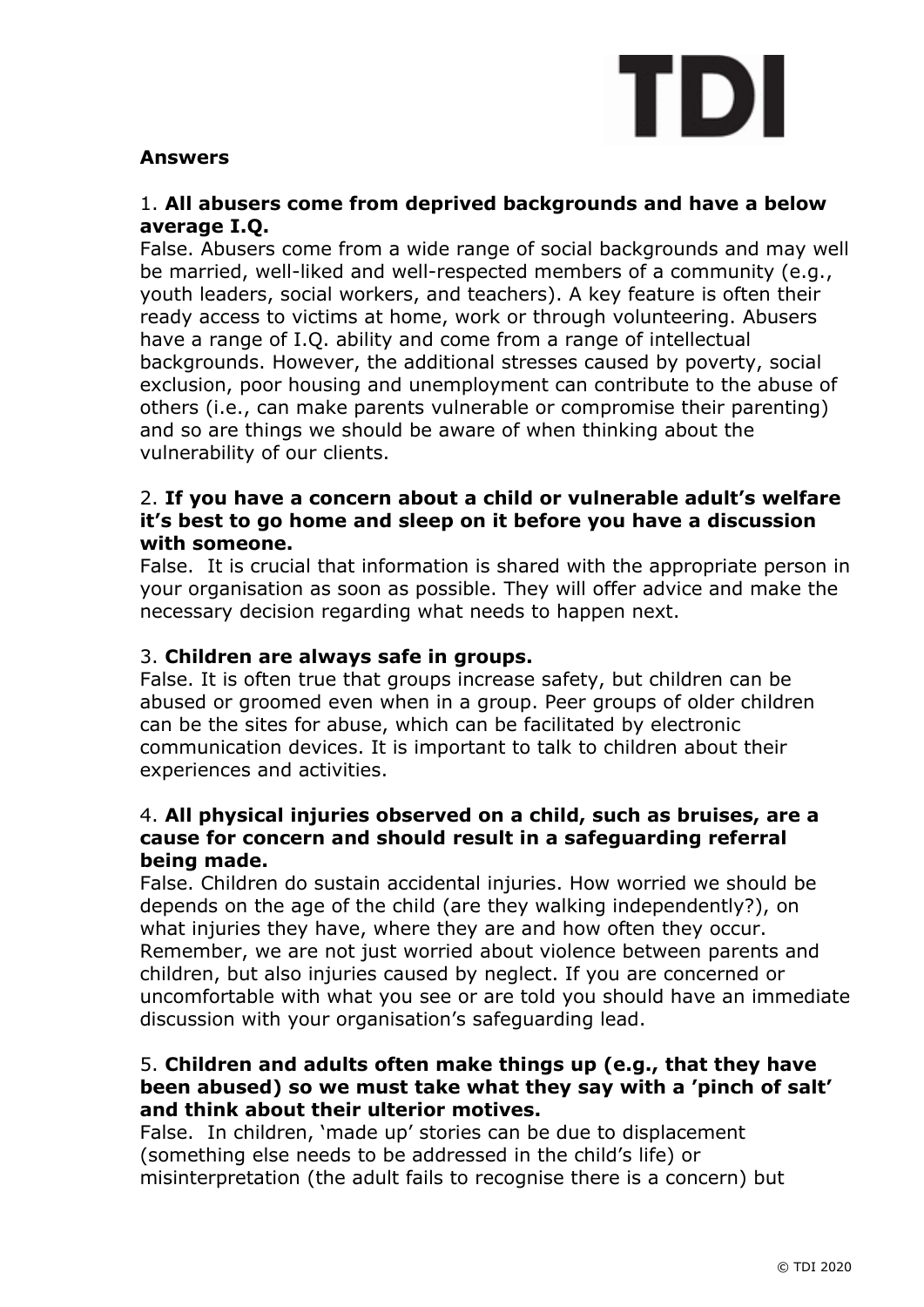

children need to be taken seriously, no matter how bizarre or unbelievable what they are telling us seems, and the matter investigated by the appropriate agencies. While there are cases of adults making things up to punish or damage the reputations of others, these are vanishingly rare in comparison with the number of cases of actual abuse. If someone discloses abuse, it should be taken seriously – remember, you are not in a position to investigate and should pass that role onto the correct authority.

# 6. **Most children about whom a safeguarding referral is made will end up being removed from their parents.**

False. Adults often worry about what might happen next or that they will damage their relationship with parents – but a child's safety and welfare should be our first concern. It is not your job to second-guess what referral outcomes will be or to decide whether or not to share information. If you are concerned you must follow procedures.

# 7. **It is ok for adults to use violence to chastise children and each other.**

False. English law allows parents to use 'reasonable punishment' but marks or injuries to a child - 'physical abuse' - are punishable by imprisonment. Violence towards adults which results in injury or marks can also be considered assault.

Even mild violence is a cause for concern as it creates a situation which can escalate easily - what happens if the initial violence doesn't work? It can also point to wider issues around self-control and anger management which can also escalate. In all but the rarest of cases, violence is not the best solution to a problem and even reports of mild violence should make us concerned.

# 8. **In some cultures what we think of as abuse is acceptable.**

False. With rare exceptions, such as female genital mutilation, the abuse of others – sexual, physical, emotional, financial, neglect or other - is not acceptable in any culture and there is no one group that has more or less child abuse than another. Abuse crosses all classes, cultures, religions, ages, sexualities and genders. It is important to remember that there is as much difference in behaviour within groups as between them – we shouldn't be distracted from abuse within our own cultural groups by nonharmful differences in practice from other groups.

## 9. **If you talk to the safeguarding lead at work about concerns that you have and don't feel you have been listened to or taken seriously it's best to just leave it.**

False. It is important that you feel able to go back to the safeguarding lead and make your feelings and concerns known. They may not be able to tell you exactly what has happened as a result of you passing your